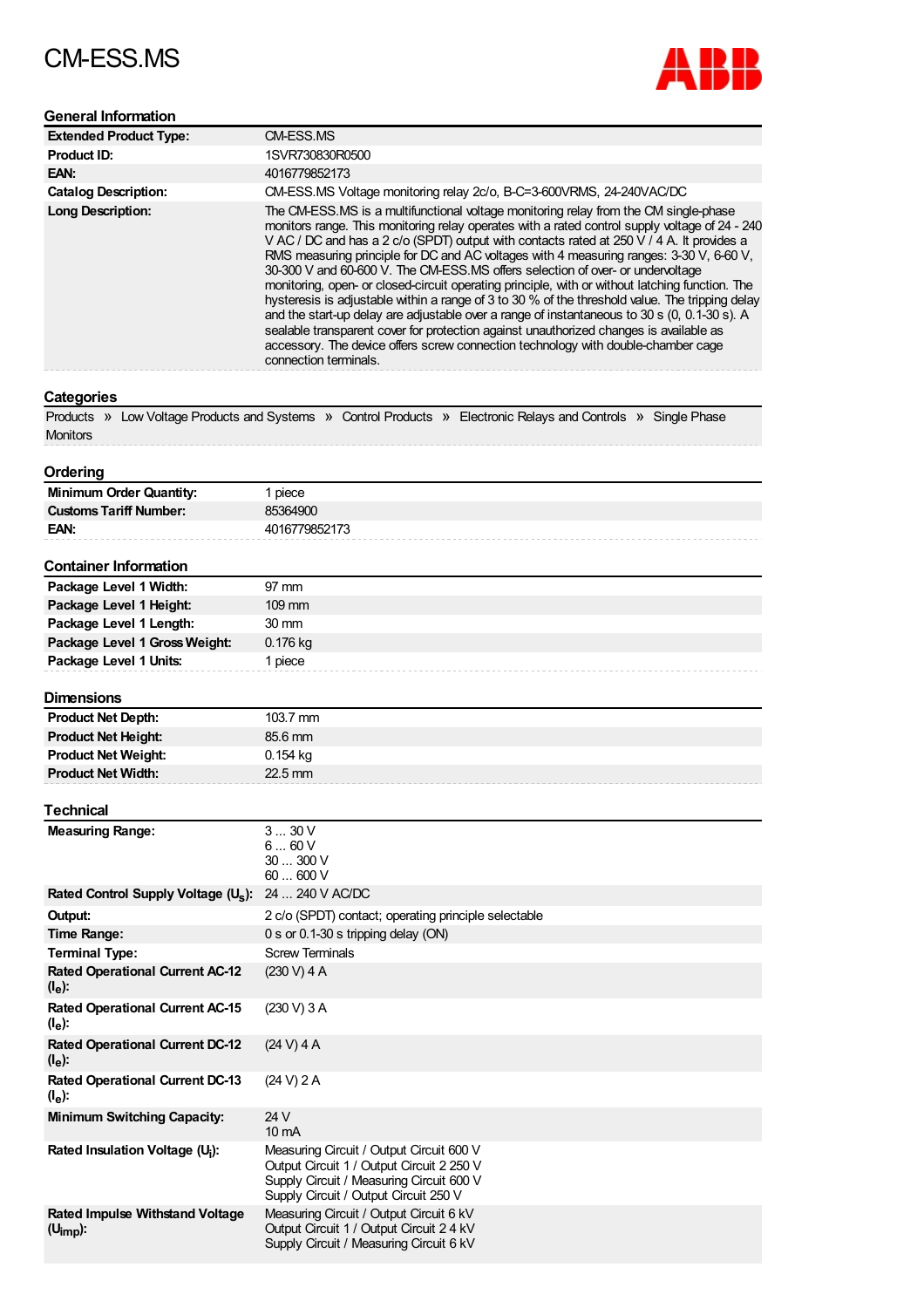|                                                        | Supply Circuit / Output Circuit 4 kV                                                                                                                                                                                                                                                                                                                                                                 |
|--------------------------------------------------------|------------------------------------------------------------------------------------------------------------------------------------------------------------------------------------------------------------------------------------------------------------------------------------------------------------------------------------------------------------------------------------------------------|
| Degree of Protection:                                  | Housing IP50<br>Terminals IP20                                                                                                                                                                                                                                                                                                                                                                       |
| <b>Overvoltage Category:</b>                           | Ш                                                                                                                                                                                                                                                                                                                                                                                                    |
| <b>Pollution Degree:</b>                               | 3                                                                                                                                                                                                                                                                                                                                                                                                    |
| <b>Short-Circuit Protective Devices:</b>               | Output Circuit NC - F Type Fuses 10 A<br>Output Circuit NO - F Type Fuses 10 A                                                                                                                                                                                                                                                                                                                       |
| <b>Electrical Durability:</b>                          | AC-12 100000 cycle                                                                                                                                                                                                                                                                                                                                                                                   |
| <b>Mechanical Durability:</b>                          | 30000000 cycle                                                                                                                                                                                                                                                                                                                                                                                       |
| <b>Connecting Capacity:</b>                            | Flexible with Ferrule $1x$ 0.5  2.5 mm <sup>2</sup><br>Flexible with Ferrule $2x$ 0.5  1.5 mm <sup>2</sup><br>Flexible with Insulated Ferrule 1x 0.5  2.5 mm <sup>2</sup><br>Flexible with Insulated Ferrule 2x 0.5  1.5 mm <sup>2</sup><br>Flexible $1x 0.5  2.5$ mm <sup>2</sup><br>Flexible 2x 0.5  1.5 mm <sup>2</sup><br>Rigid 1x $0.54$ mm <sup>2</sup><br>Rigid $2x$ 0.5  2.5 mm <sup>2</sup> |
| <b>Tightening Torque:</b>                              | 0.60.8 N·m                                                                                                                                                                                                                                                                                                                                                                                           |
| <b>Wire Stripping Length:</b>                          | 8 mm                                                                                                                                                                                                                                                                                                                                                                                                 |
| <b>Mounting Position:</b>                              | Any                                                                                                                                                                                                                                                                                                                                                                                                  |
| <b>Mounting on DIN Rail:</b>                           | TH35-15 (35 x 15 mm Mounting Rail) acc. to IEC 60715<br>TH35-7.5 (35 x 7.5 mm Mounting Rail) acc. to IEC 60715                                                                                                                                                                                                                                                                                       |
| Standards:                                             | EN 50178<br><b>IEC/EN 60255-27</b><br>IEC/EN 61000-6-2<br>IEC/EN 61000-6-3<br><b>UL 508</b><br>CAN/CSA C22.2 No.14                                                                                                                                                                                                                                                                                   |
| <b>Function:</b>                                       | Over- or undervoltage monitoring                                                                                                                                                                                                                                                                                                                                                                     |
|                                                        |                                                                                                                                                                                                                                                                                                                                                                                                      |
| Environmental                                          |                                                                                                                                                                                                                                                                                                                                                                                                      |
| <b>RoHS Status:</b>                                    | Following EU Directive 2011/65/EC                                                                                                                                                                                                                                                                                                                                                                    |
| <b>Ambient Air Temperature:</b>                        | Operation -20  +60 °C                                                                                                                                                                                                                                                                                                                                                                                |
|                                                        |                                                                                                                                                                                                                                                                                                                                                                                                      |
|                                                        | Storage -40  +85 °C                                                                                                                                                                                                                                                                                                                                                                                  |
| Technical UL/CSA                                       |                                                                                                                                                                                                                                                                                                                                                                                                      |
| <b>Contact Rating UL/CSA:</b>                          | <b>B300</b>                                                                                                                                                                                                                                                                                                                                                                                          |
| <b>Connecting Capacity UL/CSA:</b>                     | Flexible 1x 18-14 AWG<br>Flexible 2x 18-16 AWG<br>Rigid 1x 20-12 AWG<br>Rigid 2x 20-14 AWG                                                                                                                                                                                                                                                                                                           |
| Tightening Torque UL/CSA:                              | 7.08 in Ib                                                                                                                                                                                                                                                                                                                                                                                           |
| <b>Maximum Operating Voltage</b><br>UL/CSA:            | Output Circuit 300 V AC                                                                                                                                                                                                                                                                                                                                                                              |
| <b>Certificates and Declarations (Document Number)</b> |                                                                                                                                                                                                                                                                                                                                                                                                      |
| <b>Instructions and Manuals:</b>                       | 1SVC730600M0000                                                                                                                                                                                                                                                                                                                                                                                      |
| <b>CB Certificate:</b>                                 | CB DK-28255-UL                                                                                                                                                                                                                                                                                                                                                                                       |
| <b>CCC Certificate:</b>                                | CCC 2007010303243843.pdf                                                                                                                                                                                                                                                                                                                                                                             |
| cULus Certificate:                                     | cULus508 20120203-E140448                                                                                                                                                                                                                                                                                                                                                                            |
| Data Sheet, Technical Information: 2CDC112173D0201     |                                                                                                                                                                                                                                                                                                                                                                                                      |
| Declaration of Conformity - CE:                        | 1SVD981013-0000                                                                                                                                                                                                                                                                                                                                                                                      |
| <b>EAC Certificate:</b>                                | EAC RU C-DE.ME77.B.01012                                                                                                                                                                                                                                                                                                                                                                             |
| <b>GL Certificate:</b>                                 | GL 61765-14HH                                                                                                                                                                                                                                                                                                                                                                                        |
| <b>RMRS Certificate:</b>                               | RMRS 12.04009.250                                                                                                                                                                                                                                                                                                                                                                                    |
| <b>RoHS Information:</b>                               | 1SVD981001-4400                                                                                                                                                                                                                                                                                                                                                                                      |
| Classifications                                        |                                                                                                                                                                                                                                                                                                                                                                                                      |
| E-nummer:                                              | 3860620                                                                                                                                                                                                                                                                                                                                                                                              |
| ETIM 4:                                                | EC001438 - Voltage monitoring relay                                                                                                                                                                                                                                                                                                                                                                  |
| ETIM <sub>5:</sub>                                     | EC001438 - Voltage monitoring relay                                                                                                                                                                                                                                                                                                                                                                  |
| ETIM 6:                                                | EC001438 - Voltage monitoring relay                                                                                                                                                                                                                                                                                                                                                                  |
| eClass:<br><b>Object Classification Code:</b>          | 7.0 27371801<br>В                                                                                                                                                                                                                                                                                                                                                                                    |